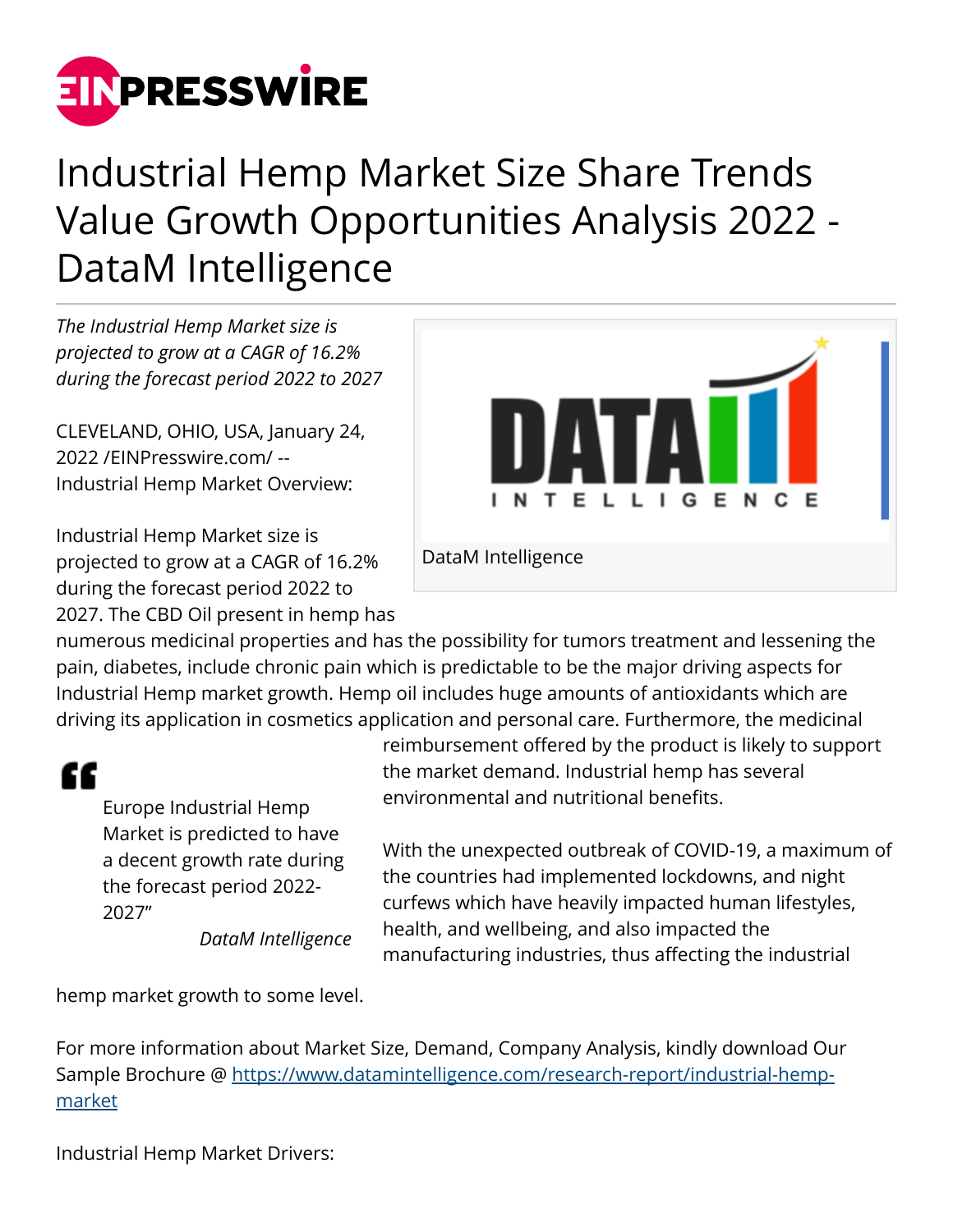The industrial hemp market is driven by the rising demand for hemp oil and fibers in the automotive, construction, food and beverage, personal care, and textile industries. There is a growing demand for hemp-based oil paints, varnishes, printing inks, fuel, solvents, chain-saw lubricants, putty, and coatings.

There is an increase in the launch of the end products derived from hemp. For instance, in April 2020, CanaFarma Hemp Products Corp had launched the new hemp oil-infused cream under its Yooforic brand. Yooforic Hemp Oil Infused Cream for Joint & Muscle support is comprised of premium ingredients that target inflammation, chronic joint, and muscle soreness. It is the light aromatic botanical blend is designed to help soothe tired muscles and joints on contact. The creamy gel-like texture is light and airy, and the cream absorbs at the dermis level without leaving a greasy residue.

in addition, strict government rules on the treatment of the problems of textile pollution and lack of water have driven the textile industry to accept sustained productions which is predictable to produce business opportunities for industrial hemp fiber thus controlling the growth of the Industrial hemp market.

To know more about the market @ [https://www.datamintelligence.com/research](https://www.datamintelligence.com/research-report/industrial-hemp-market)[report/industrial-hemp-market](https://www.datamintelligence.com/research-report/industrial-hemp-market)

Industrial Hemp Market Segmentation:

1. By Product Type:

1.1 Hemp Seed

1.1.1 Hemp Seed Oil 1.1.2 Hemp Fiber 1.1.3 CBD Hemp Oil 1.1.4 Others

2. By Source:

2.1 Organic 2.2 Conventional

3. By Application

3.1 Food

3.1.1 Snacks & cereals 3.1.2 Soup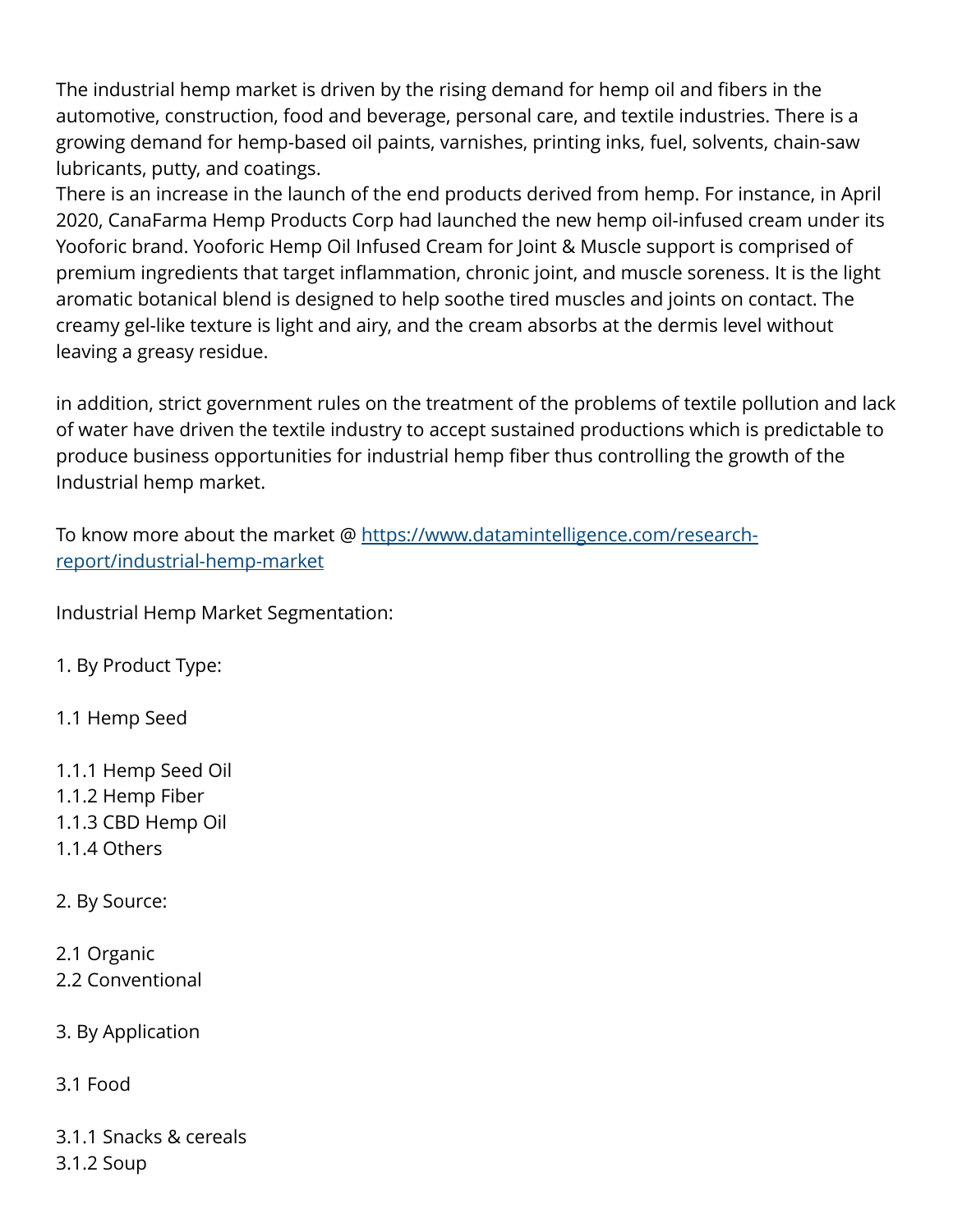3.1.3 Sauces 3.1.4 Seasonings 3.1.5 Bakery 3.1.6 Dairy & frozen desserts 3.1.7 Others

3.2 Beverages

3.2.1 Hot beverages 3.2.2 Sports & energy drinks 3.2.3 Ready to drink 3.2.4 Others

3.3 Personal care products 3.4 Textiles 3.5 Pharmaceuticals 3.6 Others

Geographical Classification of the Market:

The global market is classified into North America, Europe, Asia Pacific, Latin America, the Middle East, Africa, and the rest of the world.

Asia Pacific industrial Hemp Market Share:

Asia Pacific industrial hemp market control global the market and grow at a share of over 30.0% in the years 2020. Upsurge in global demand for industrial hemp and innovative technologies and new trends are the creation of harvesting easier for formers, thereby altering the face of hemp production in the Asia Pacific region.

Europe Industrial Hemp Market Growth:

Europe industrial hemp market is predicted to have a decent growth rate due to the increasing demand for hemp-related products in personal care, food, supplements, and cosmetics. The hemp seeds as food are consumed in yogurt, smoothies, bars, and cereals. There is effective awareness about the nutritional positivity of consuming hemp products.

Industrial Hemp Market Competitive Landscape Analysis:

The global industrial hemp market is highly competitive with the presence of several international and local markets. Product diversification, revenue generation, and opportunities intensify the market competition. Ecofibre, Hemp Inc., Gencanna, Hempflax BV, Hemp Oil Canada, Canah International, Hemp Poland are the leading market players with significant